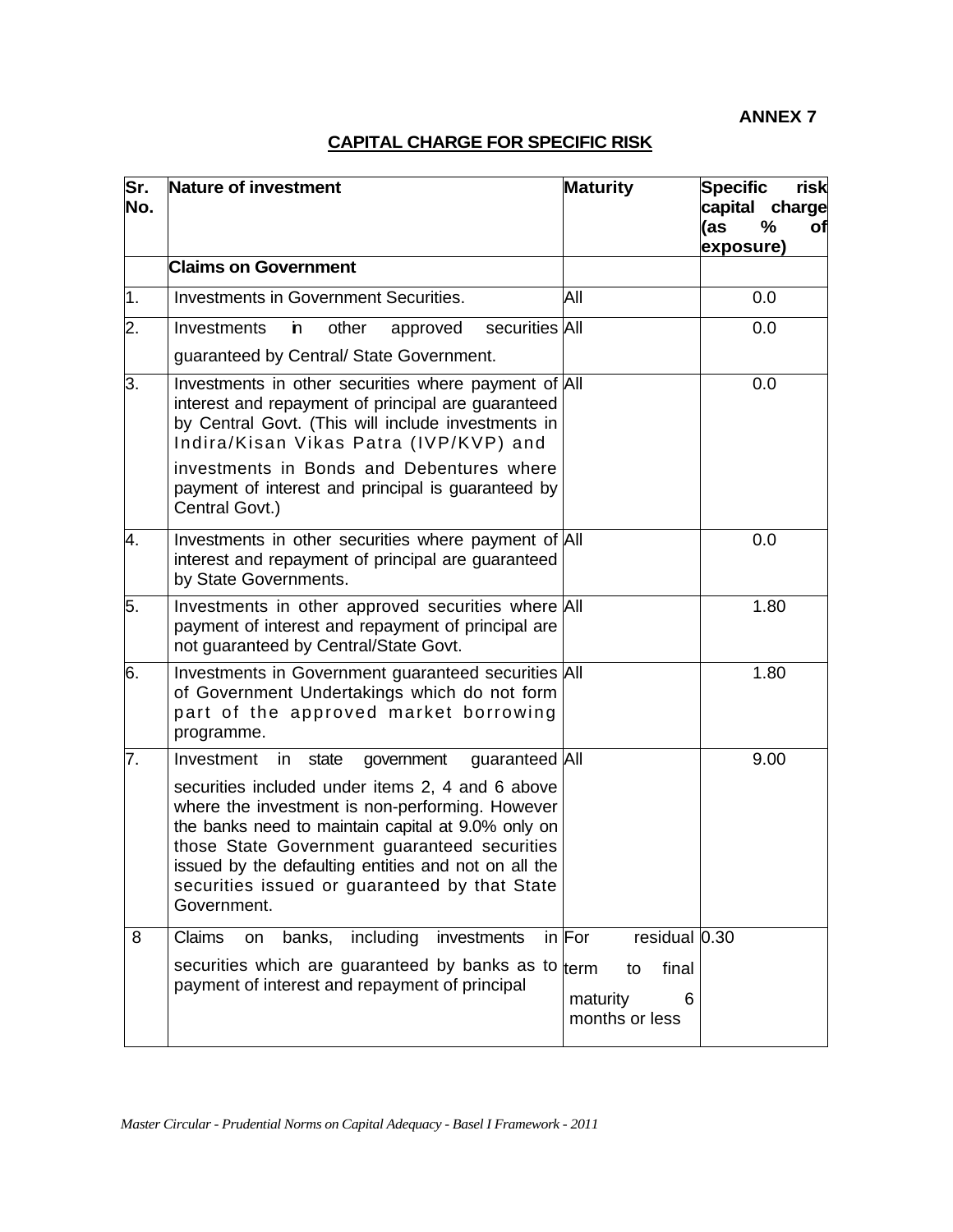|     |                                                                                                                                                                                                                                                    | residual $ 1.125$<br>For        |       |
|-----|----------------------------------------------------------------------------------------------------------------------------------------------------------------------------------------------------------------------------------------------------|---------------------------------|-------|
|     |                                                                                                                                                                                                                                                    | final<br>to<br>term<br>maturity |       |
|     |                                                                                                                                                                                                                                                    | between 6 and<br>24 months      |       |
|     |                                                                                                                                                                                                                                                    | residual 1.80<br>For            |       |
|     |                                                                                                                                                                                                                                                    | final<br>term<br>to<br>maturity |       |
|     |                                                                                                                                                                                                                                                    | exceeding<br>24<br>months       |       |
| 9.  | Investments in subordinated debt instruments and<br>bonds issued by other banks for their Tier II<br>capital.                                                                                                                                      | All                             | 9.00  |
|     | <b>Claims on Others</b>                                                                                                                                                                                                                            |                                 |       |
| 10. | Investment in Mortgage Backed Securities (MBS) All<br>of residential assets of Housing Finance<br>Companies (HFCs) which are recognised and<br>supervised by National Housing Bank (subject to<br>satisfying terms & conditions given in Annex 8.2 |                                 | 4.50  |
| 11  | Investment in Mortgage Backed Securities (MBS) All<br>which are backed by housing loan qualifying for<br>50% risk weight.                                                                                                                          |                                 | 4.50  |
| 12. | Investment in securitised paper pertaining to an All<br>infrastructure facility                                                                                                                                                                    |                                 | 4.50  |
| 13. | All other investments including investment in All<br>securities issued by SPVs set up for securitisation<br>transactions.                                                                                                                          |                                 | 9.00  |
| 14  | Direct investment in equity shares, convertible All                                                                                                                                                                                                |                                 | 11.25 |
|     | bonds, debentures and units of equity oriented<br>mutual funds                                                                                                                                                                                     |                                 |       |
| 15  | Investment in Mortgage Backed Securities and All<br>other securitised exposures to Commercial Real<br><b>Estate</b>                                                                                                                                |                                 | 13.5  |
| 16  | <b>Investments in Venture Capital Funds</b>                                                                                                                                                                                                        | All                             | 13.5  |
| 17  | Investments in instruments issued by NBFC-ND-SI                                                                                                                                                                                                    | All                             | 11.25 |
| 18  | Security<br>by All<br>Investments<br>Receipts<br>'n.<br>issued<br>Securitisation<br>Company/Asset<br>reconstruction<br>Company and held under AFS portfolio                                                                                        |                                 | 13.5  |

The category 'claim on Government' will include all forms of Government securities